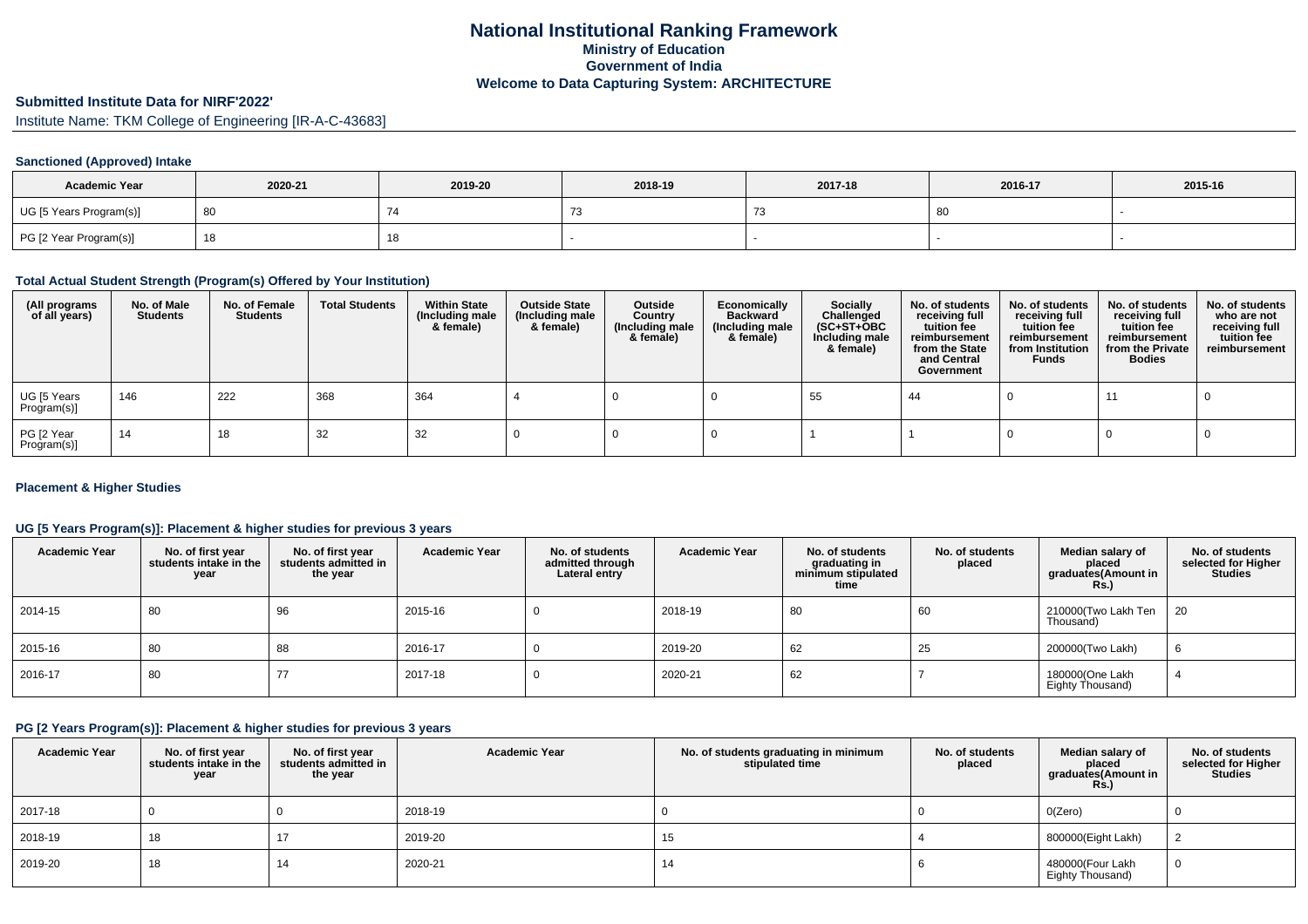#### **Financial Resources: Utilised Amount for the Capital expenditure for previous 3 years**

| <b>Academic Year</b>                                       | 2020-21                                                                                              |                                                          | 2018-19                                                  |  |
|------------------------------------------------------------|------------------------------------------------------------------------------------------------------|----------------------------------------------------------|----------------------------------------------------------|--|
|                                                            | <b>Utilised Amount</b>                                                                               | <b>Utilised Amount</b>                                   | <b>Utilised Amount</b>                                   |  |
|                                                            | Annual Capital Expenditure on Academic Activities and Resources (excluding expenditure on buildings) |                                                          |                                                          |  |
| Library                                                    | 1715117 (Seventeen Lakhs Fifteen Thousand One Hundred                                                | 2579614 (Twenty Five Lakhs Seventy Nine Thousand Six     | 2357928 (Twenty Three Lakhs Fifty Seven Thousand Nine    |  |
|                                                            | and Seventeen)                                                                                       | Hundred and Fourteen)                                    | Hundred and Twenty Eight)                                |  |
| New Equipment for Laboratories                             | 305575 (Three Lakhs Five Thousand Five Hundred and                                                   | 1776716 (Seventeen Lakhs Seventy Six Thousand Seven      | 1612551 (Sixteen Lakhs Twelve Thousand Five Hundred and  |  |
|                                                            | Seventy Five)                                                                                        | Hundred and Sixteen)                                     | Fifty One)                                               |  |
| Studios                                                    | 170681 (One Lakh Seventy Thousand Six Hundred and Eighty                                             | 484465 (Four Lakhs Eighty Four Thousand Four Hundred and | 730425 (Seven Lakhs Thirty Thousand Four Hundred and     |  |
|                                                            | One)                                                                                                 | Sixty Five)                                              | Twenty Five)                                             |  |
| Other expenditure on creation of Capital Assets (excluding | 670728 (Six Lakhs Seventy Thousand Seven Hundred and                                                 | 2291042 (Twenty Two Lakhs Ninety One Thousand Forty Two) | 1631850 (Sixteen Lakhs Thirty One Thousand Eight Hundred |  |
| expenditure on Land and Building)                          | Twenty Eight)                                                                                        |                                                          | and Fifty)                                               |  |

### **Financial Resources: Utilised Amount for the Operational expenditure for previous 3 years**

| Academic Year                                                                                                                                                                                   | 2020-21                                                                                 | 2019-20                                                                               | 2018-19                                                                                   |  |  |  |  |  |  |  |
|-------------------------------------------------------------------------------------------------------------------------------------------------------------------------------------------------|-----------------------------------------------------------------------------------------|---------------------------------------------------------------------------------------|-------------------------------------------------------------------------------------------|--|--|--|--|--|--|--|
|                                                                                                                                                                                                 | <b>Utilised Amount</b>                                                                  | <b>Utilised Amount</b>                                                                | <b>Utilised Amount</b>                                                                    |  |  |  |  |  |  |  |
| <b>Annual Operational Expenditure</b>                                                                                                                                                           |                                                                                         |                                                                                       |                                                                                           |  |  |  |  |  |  |  |
| Salaries (Teaching and Non Teaching staff)                                                                                                                                                      | 51566844 (Five Crores Fifteen Lakhs Sixty Six Thousand Eight<br>Hundred and Forty Four) | 51916582 (Five Crores Nineteen Lakhs Sixteen Thousand Five<br>Hundred and Eighty Two) | 71287671 (Seven Crores Twelve Lakhs Eighty Seven<br>Thousand Six Hundred and Seventy One) |  |  |  |  |  |  |  |
| Maintenance of Academic Infrastructure or consumables and<br>other running expenditures (excluding maintenance of hostels<br>and allied services, rent of the building, depreciation cost, etc) | 1923239 (Nineteen Lakhs Twenty Three Thousand Two<br>Hundred and Thirty Nine)           | 6570187 (Sixty Five Lakhs Seventy Thousand One Hundred<br>and Eighty Seven)           | 4998308 (Forty Nine Lakhs Ninety Eight Thousand Three<br>Hundred and Eight)               |  |  |  |  |  |  |  |
| Seminars/Conferences/Workshops                                                                                                                                                                  | 41000 (Forty One Thousand)                                                              | 208348 (Two Lakhs Eight Thousand Three Hundred and Forty<br>Eight)                    | 813722 (Eight Lakhs Thirteen Thousand Seven Hundred and<br>Twenty Two)                    |  |  |  |  |  |  |  |

### **Sponsored Research Details**

| <b>Financial Year</b>                    | 2020-21 | 2019-20                                                               | 2018-19                                                                |
|------------------------------------------|---------|-----------------------------------------------------------------------|------------------------------------------------------------------------|
| Total no. of Sponsored Projects          |         |                                                                       |                                                                        |
| Total no. of Funding Agencies            |         |                                                                       |                                                                        |
| Total Amount Received (Amount in Rupees) |         | 6721524                                                               | 2528856                                                                |
| Amount Received in Words                 | Zero    | Sixty Seven Lakhs Twenty One Thousand five Hundred and<br>twenty Four | Twenty Five Lakhs Twenty Eight Thousand Eight Hundred and<br>Fifty Six |

### **Consultancy Project Details**

| <b>Financial Year</b>                    | 2020-21               | 2019-20                                            | 2018-19                                           |
|------------------------------------------|-----------------------|----------------------------------------------------|---------------------------------------------------|
| Total no. of Consultancy Projects        |                       |                                                    | 36                                                |
| Total no. of Client Organizations        |                       | 10                                                 | 36                                                |
| Total Amount Received (Amount in Rupees) | 98000                 | 1118105                                            | 972800                                            |
| Amount Received in Words                 | Ninety eight Thousand | Eleven Lakh Eighteen Thousand one hundred and Five | Nine Lakh Seventy Two Thousand Eight Hundred only |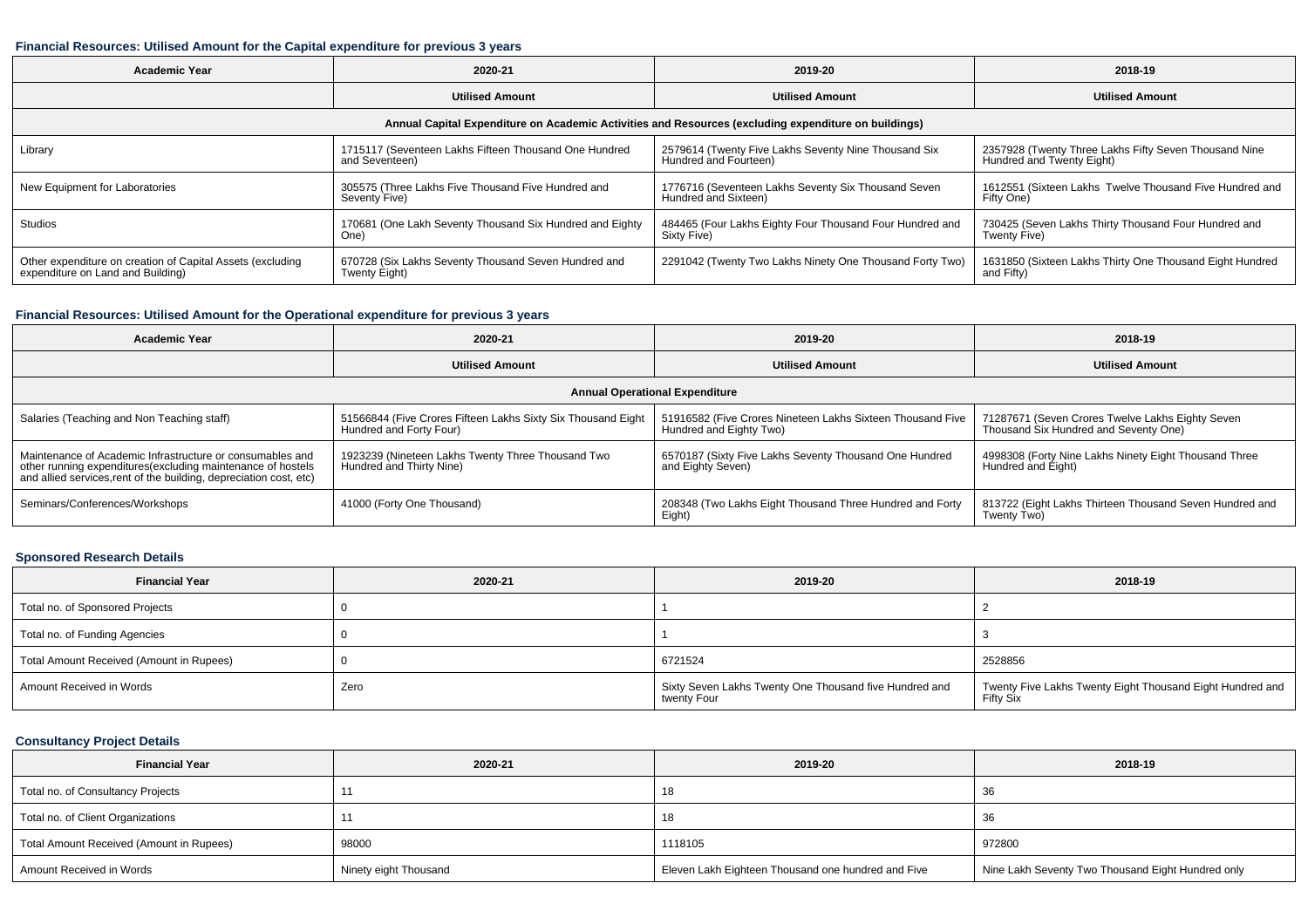### **PCS Facilities: Facilities of physically challenged students**

| 1. Do your institution buildings have Lifts/Ramps?                                                                                                         | Yes, more than 80% of the buildings |
|------------------------------------------------------------------------------------------------------------------------------------------------------------|-------------------------------------|
| 2. Do your institution have provision for walking aids, including wheelchairs and transportation from one building to another for<br>handicapped students? | Yes                                 |
| 3. Do your institution buildings have specially designed toilets for handicapped students?                                                                 | Yes, more than 80% of the buildings |

## **Faculty Details**

| Srno            | Name                                        | Age | Designation                | Gender | Qualification                          | <b>Experience (In</b><br>Months) | <b>Currently working</b><br>with institution? | <b>Joining Date</b> | <b>Leaving Date</b>      | <b>Association type</b> |
|-----------------|---------------------------------------------|-----|----------------------------|--------|----------------------------------------|----------------------------------|-----------------------------------------------|---------------------|--------------------------|-------------------------|
| $\mathbf{1}$    | SANTHOSH<br><b>KUMARKG</b>                  | 47  | Associate Professor        | Male   | Ph.D                                   | 277                              | Yes                                           | 16-11-2005          | $\overline{\phantom{a}}$ | Regular                 |
| $\overline{2}$  | DILI A S                                    | 47  | Professor                  | Male   | Ph.D                                   | 323                              | Yes                                           | 01-06-1999          | $\overline{\phantom{a}}$ | Regular                 |
| 3               | <b>SUMAM</b><br>PANJIKARAN<br><b>ANTONY</b> | 54  | Professor                  | Female | Ph.D                                   | 387                              | Yes                                           | 26-06-1992          | $\mathbf{u}$             | Regular                 |
| $\overline{4}$  | NIZAR S A                                   | 52  | Associate Professor        | Male   | Master of Urban &<br>Regional Planning | 337                              | Yes                                           | 02-06-1994          | $\mathbf{u}$             | Regular                 |
| $5\phantom{.0}$ | ANNIE JOHN                                  | 51  | Professor                  | Female | Ph.D                                   | 358                              | Yes                                           | 27-09-1995          | $\overline{\phantom{a}}$ | Regular                 |
| 6               | AYYAPPAN K A                                | 48  | Associate Professor        | Male   | M.Arch.                                | 271                              | Yes                                           | 23-12-2005          | $\sim$                   | Regular                 |
| $\overline{7}$  | SUBHASH VARMA<br>C R                        | 49  | Associate Professor        | Male   | M.Tech                                 | 315                              | Yes                                           | 16-08-2004          | --                       | Regular                 |
| 8               | <b>MAHESH</b><br><b>NADARAJAN</b>           | 50  | <b>Assistant Professor</b> | Male   | B. Arch                                | 312                              | Yes                                           | 02-06-1999          | --                       | Regular                 |
| 9               | POORNIMA KURUP                              | 38  | <b>Assistant Professor</b> | Female | M.Tech                                 | 190                              | Yes                                           | 19-12-2005          | $\overline{a}$           | Regular                 |
| 10              | DEEPA L                                     | 41  | <b>Assistant Professor</b> | Female | M.Tech                                 | 226                              | Yes                                           | 21-12-2005          | $\overline{\phantom{a}}$ | Regular                 |
| 11              | <b>MEENA</b><br><b>GIRISHKUMAR</b>          | 43  | <b>Assistant Professor</b> | Female | M.Tech                                 | 259                              | Yes                                           | 21-12-2005          | $\overline{\phantom{a}}$ | Regular                 |
| 12              | <b>GADHIM</b>                               | 37  | Assistant Professor        | Male   | M.Arch.                                | 167                              | Yes                                           | 31-08-2009          | $\mathbf{u}$             | Regular                 |
| 13              | SURYA P S                                   | 37  | <b>Assistant Professor</b> | Female | M.Arch.                                | 157                              | Yes                                           | 24-02-2014          | $\sim$                   | Regular                 |
| 14              | PARVATHY SAGAR                              | 34  | <b>Assistant Professor</b> | Female | M.Arch.                                | 146                              | Yes                                           | 22-02-2014          | $\overline{\phantom{a}}$ | Regular                 |
| 15              | HUDHA ABDUL<br>SALAM                        | 35  | <b>Assistant Professor</b> | Female | M.Arch.                                | 176                              | Yes                                           | 01-06-2016          | $\overline{\phantom{a}}$ | Regular                 |
| 16              | <b>HARITHA C</b>                            | 36  | <b>Assistant Professor</b> | Female | M.Arch.                                | 154                              | Yes                                           | 01-06-2016          | $\overline{\phantom{a}}$ | Regular                 |
| 17              | SHAHANAZ<br>JALEEL                          | 30  | <b>Assistant Professor</b> | Female | M.Arch.                                | 66                               | Yes                                           | 01-06-2016          | $\mathbf{u}$             | Regular                 |
| 18              | SANGEETH K                                  | 34  | Assistant Professor        | Male   | M.Plan                                 | 113                              | Yes                                           | 01-06-2016          | $\sim$                   | Regular                 |
| 19              | LAKSHMI S SHAJI                             | 32  | <b>Assistant Professor</b> | Female | M.Arch.                                | 100                              | Yes                                           | 01-06-2016          | --                       | Regular                 |
| 20              | SAMBATH R D                                 | 34  | <b>Assistant Professor</b> | Male   | MFA(Fine Arts)                         | 112                              | Yes                                           | 28-08-2014          |                          | Regular                 |
| 21              | <b>NAUFAN HASHIR</b>                        | 29  | <b>Assistant Professor</b> | Male   | M.Arch.                                | 84                               | Yes                                           | 27-01-2020          | $\sim$                   | Regular                 |
| 22              | <b>SHIBINA R</b>                            | 30  | <b>Assistant Professor</b> | Female | M.Arch.                                | 50                               | Yes                                           | 06-10-2020          |                          | Regular                 |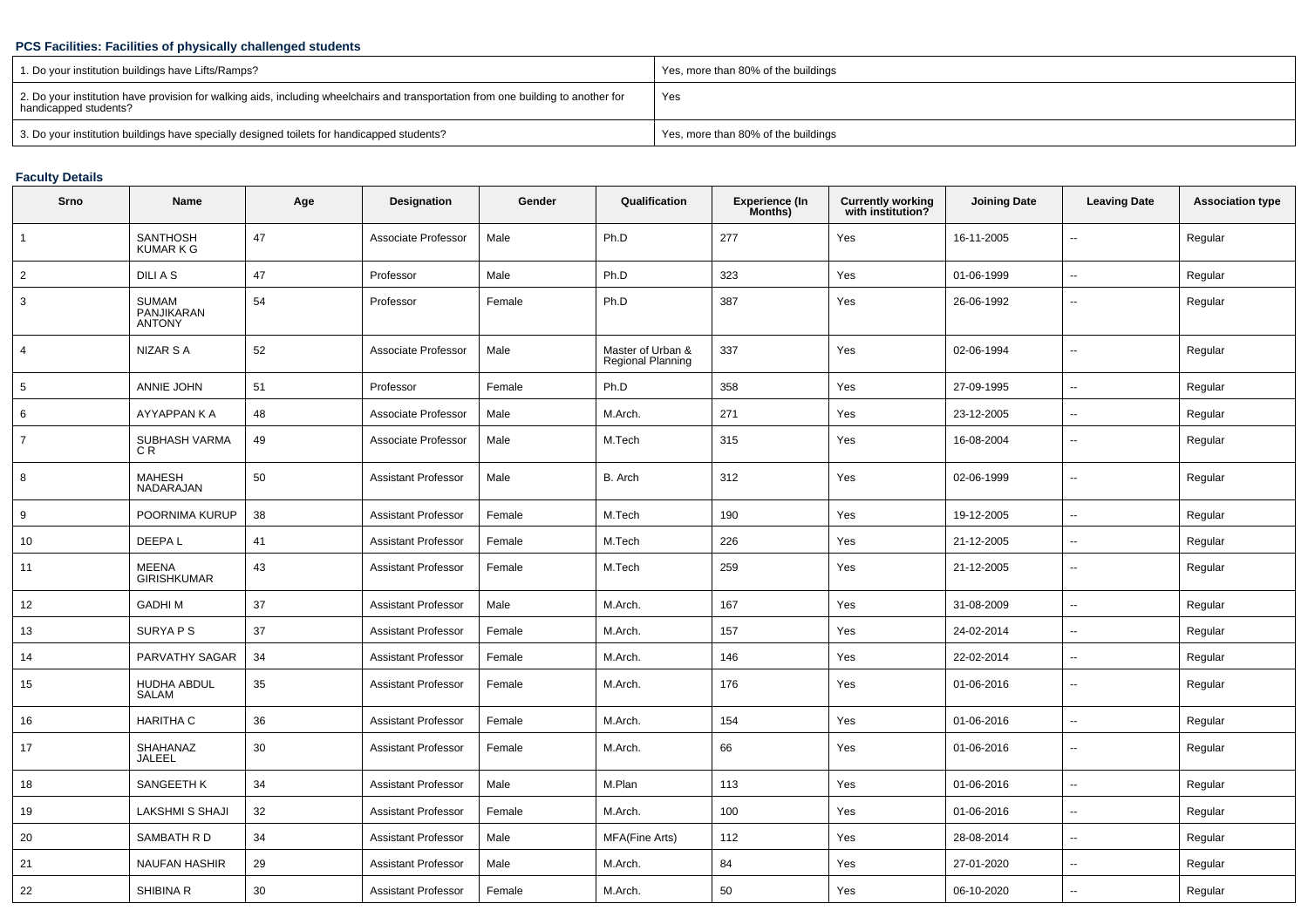| 23 | <b>ASHIMA A</b>                                 | 27 | <b>Assistant Professor</b> | Female | M.Arch. | 42              | Yes | 21-08-2020 | ц.                       | Adhoc / Contractual |
|----|-------------------------------------------------|----|----------------------------|--------|---------|-----------------|-----|------------|--------------------------|---------------------|
| 24 | ANJANA MURALI                                   | 26 | Assistant Professor        | Female | M.Plan  | 34              | Yes | 21-08-2020 | $\overline{\phantom{a}}$ | Adhoc / Contractual |
| 25 | <b>MIRIA ROSE</b><br><b>JACOB</b>               | 28 | <b>Assistant Professor</b> | Female | M.Arch. | 24              | Yes | 17-08-2020 | $\overline{\phantom{a}}$ | Adhoc / Contractual |
| 26 | SERENE MARY J                                   | 27 | <b>Assistant Professor</b> | Female | M.Arch. | 36              | Yes | 17-08-2020 | --                       | Adhoc / Contractual |
| 27 | ANN MARIA<br><b>JOSEPH</b>                      | 27 | <b>Assistant Professor</b> | Female | M.Plan  | 25              | Yes | 27-01-2020 | --                       | Adhoc / Contractual |
| 28 | <b>GESNO GEORGE</b>                             | 27 | <b>Assistant Professor</b> | Female | M.Plan  | 84              | No  | 21-08-2020 | 31-10-2021               | Adhoc / Contractual |
| 29 | <b>HARSHA H</b>                                 | 28 | <b>Assistant Professor</b> | Female | M.Plan  | 36              | No  | 21-08-2020 | 31-10-2021               | Adhoc / Contractual |
| 30 | UTHARA K S                                      | 28 | <b>Assistant Professor</b> | Female | M.Plan  | 28              | No  | 20-08-2020 | 31-10-2021               | Adhoc / Contractual |
| 31 | SHARAN<br><b>KRISHNAN</b>                       | 29 | <b>Assistant Professor</b> | Male   | M.Arch. | 76              | No  | 20-08-2020 | 31-10-2021               | Adhoc / Contractual |
| 32 | <b>JOLLY JOHN</b>                               | 56 | Professor                  | Female | Ph.D    | 383             | No  | 12-06-1989 | 31-05-2021               | Regular             |
| 33 | Sabeel Rahiman                                  | 31 | Assistant Professor        | Male   | M.Arch. | 47              | Yes | 17-08-2020 |                          | Adhoc / Contractual |
| 34 | Nipin K Prasad                                  | 27 | <b>Assistant Professor</b> | Male   | M.Plan  | 64              | Yes | 27-01-2021 | Ξ.                       | Adhoc / Contractual |
| 35 | <b>ELSA MARY</b><br><b>THOMAS</b>               | 30 | <b>Assistant Professor</b> | Female | M.Arch. | 56              | No  | 21-08-2020 | 31-10-2021               | Adhoc / Contractual |
| 36 | REKHA AMBI                                      | 48 | <b>Assistant Professor</b> | Female | M.Tech  | 335             | Yes | 09-06-2008 | $\overline{\phantom{a}}$ | Regular             |
| 37 | SHEFEENA N                                      | 34 | <b>Assistant Professor</b> | Female | M.Tech  | 112             | Yes | 01-06-2017 | $\overline{\phantom{a}}$ | Regular             |
| 38 | <b>MUNAVAR</b><br><b>FAIROOZ</b><br>CHERANCHERY | 30 | <b>Assistant Professor</b> | Male   | M.Tech  | 36              | Yes | 01-08-2018 | --                       | Regular             |
| 39 | <b>BUSHRA M A</b>                               | 29 | <b>Assistant Professor</b> | Female | M.Tech  | 61              | Yes | 01-07-2018 | $\overline{\phantom{a}}$ | Regular             |
| 40 | <b>ALTHAF M</b>                                 | 32 | <b>Assistant Professor</b> | Male   | M.Tech  | 144             | Yes | 20-07-2016 |                          | Regular             |
| 41 | <b>ANUJA JOY</b>                                | 26 | <b>Assistant Professor</b> | Female | M.Plan  | 18              | No  | 21-08-2020 | 14-01-2021               | Adhoc / Contractual |
| 42 | <b>JAAZIM</b><br>SALAHUDHEEN                    | 34 | <b>Assistant Professor</b> | Male   | M.Arch. | 141             | No  | 28-09-2020 | 31-07-2021               | Regular             |
| 43 | Merin Abraham                                   | 26 | <b>Assistant Professor</b> | Female | M.S     | 47              | Yes | 24-08-2017 | $\overline{\phantom{a}}$ | Regular             |
| 44 | Deepak D                                        | 33 | <b>Assistant Professor</b> | Male   | Ph.D    | 47              | Yes | 24-08-2017 |                          | Regular             |
| 45 | THASLEEN N                                      | 27 | <b>Assistant Professor</b> | Female | M.Tech  | 20              | Yes | 17-08-2020 | Ξ.                       | Adhoc / Contractual |
| 46 | ANAGHA BASHEER   31                             |    | Assistant Professor        | Female | M.Tech  | 28              | No  | 20-08-2020 | 13-09-2021               | Adhoc / Contractual |
| 47 | ANJANA SREE S                                   | 28 | <b>Assistant Professor</b> | Female | M.Tech  | 51              | No  | 23-04-2021 | 14-10-2021               | Adhoc / Contractual |
| 48 | HAZEENA R                                       | 45 | Associate Professor        | Female | M.Tech  | 222             | Yes | 30-07-2004 |                          | Regular             |
| 49 | RUBIA SULEKHA<br><b>BASHEER</b>                 | 28 | <b>Assistant Professor</b> | Female | M.Tech  | 24              | No  | 04-05-2021 | 15-10-2021               | Adhoc / Contractual |
| 50 | <b>LEKSHMIS</b>                                 | 29 | <b>Assistant Professor</b> | Female | M.Tech  | $5\phantom{.0}$ | No  | 04-05-2021 | 15-10-2021               | Adhoc / Contractual |
| 51 | MOHAMMED<br>FAIZAL H                            | 27 | <b>Assistant Professor</b> | Male   | M.Tech  | 42              | No  | 01-04-2021 | 30-09-2021               | Adhoc / Contractual |
| 52 | ANOOP RAJ                                       | 27 | <b>Assistant Professor</b> | Male   | M.Tech  | 26              | No  | 09-12-2020 | 30-07-2021               | Adhoc / Contractual |